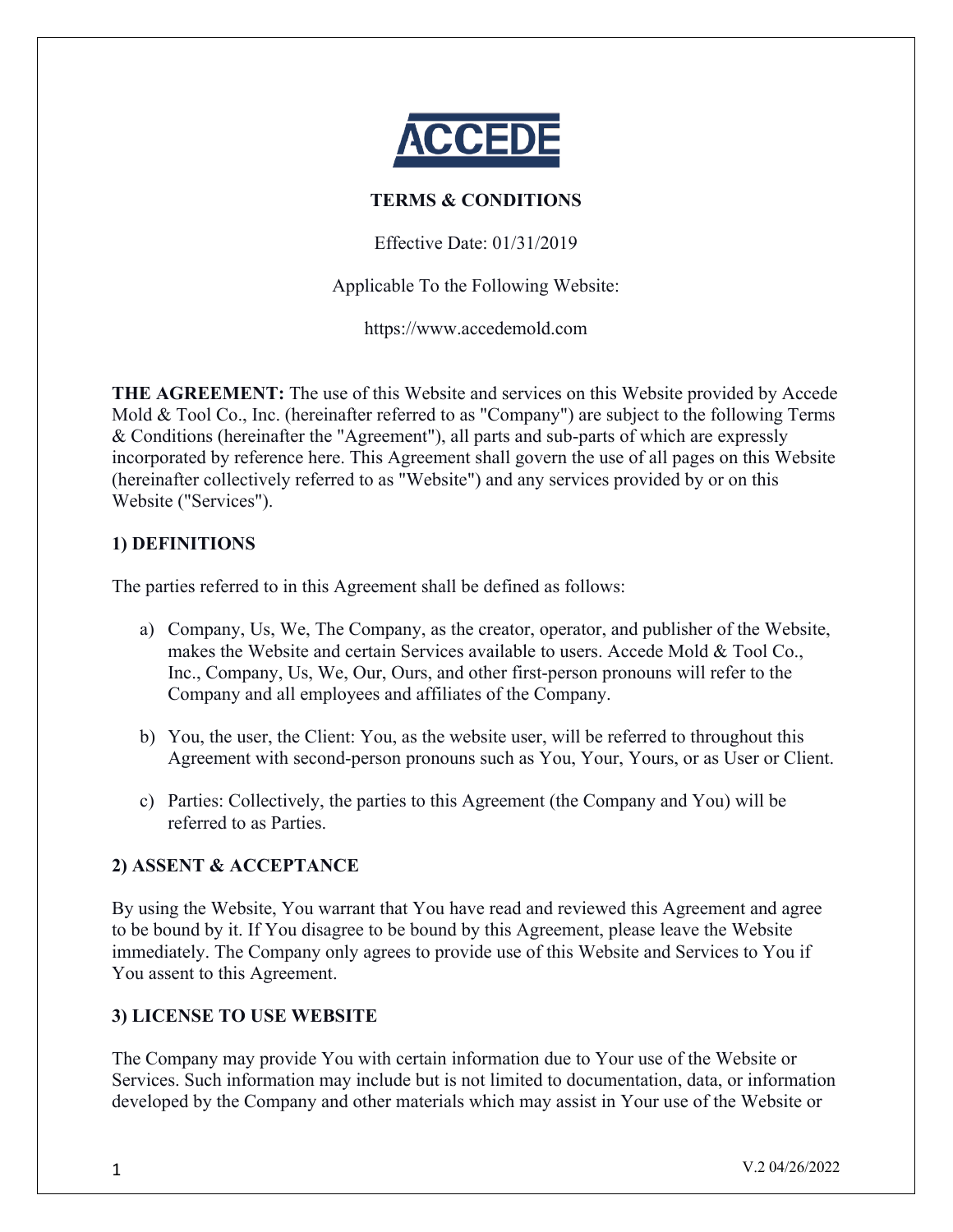Services ("Company Materials"). Subject to this Agreement, the Company grants You a nonexclusive, limited, non-transferable, and revocable license to use the Company Materials solely in connection with Your use of the Website and Services. The Company Materials may not be used for any other purpose. This license terminates upon your cessation of use of the Website or Services or at the termination of this Agreement.

## **4) INTELLECTUAL PROPERTY**

You agree that the Website and all Services provided by the Company are the property of the Company, including all copyrights, trademarks, trade secrets, patents, and other intellectual property ("Company IP"). You agree that the Company owns all rights, title, and interest in and to the Company IP and that You will not use the Company IP for any unlawful or infringing purpose. You agree not to reproduce or distribute the Company IP in any way, including electronically or via registration of any new trademarks, trade names, service marks, or Uniform Resource Locators (URLs), without express written permission from the Company.

## **5) ACCEPTABLE USE**

You agree not to use the Website or Services for any unlawful purpose, or any purpose prohibited under this clause. You agree not to use the Website or Services in any way that could damage the Company's Website, Services, or general business.

You further agree not to use the Website or Services:

- I. To harass, abuse, or threaten others or otherwise violate any person's legal rights.
- II. To violate any intellectual property rights of the Company or any third party
- III. To upload or otherwise disseminate any computer viruses or other software that may damage the property of another.
- IV. To perpetrate any fraud.
- V. To engage in or create any unlawful gambling, sweepstakes, or pyramid scheme.
- VI. To publish or distribute any obscene or defamatory material.
- VII. To publish or distribute any material that incites violence, hate, or discrimination towards any group.
- VIII. To unlawfully gather information about others.

## **6) PRIVACY INFORMATION**

Through Your Use of the Website and Services, You may provide Us with certain information. By using the Website or the Services, You authorize the Company to use Your information in the United States and any other country where We may operate.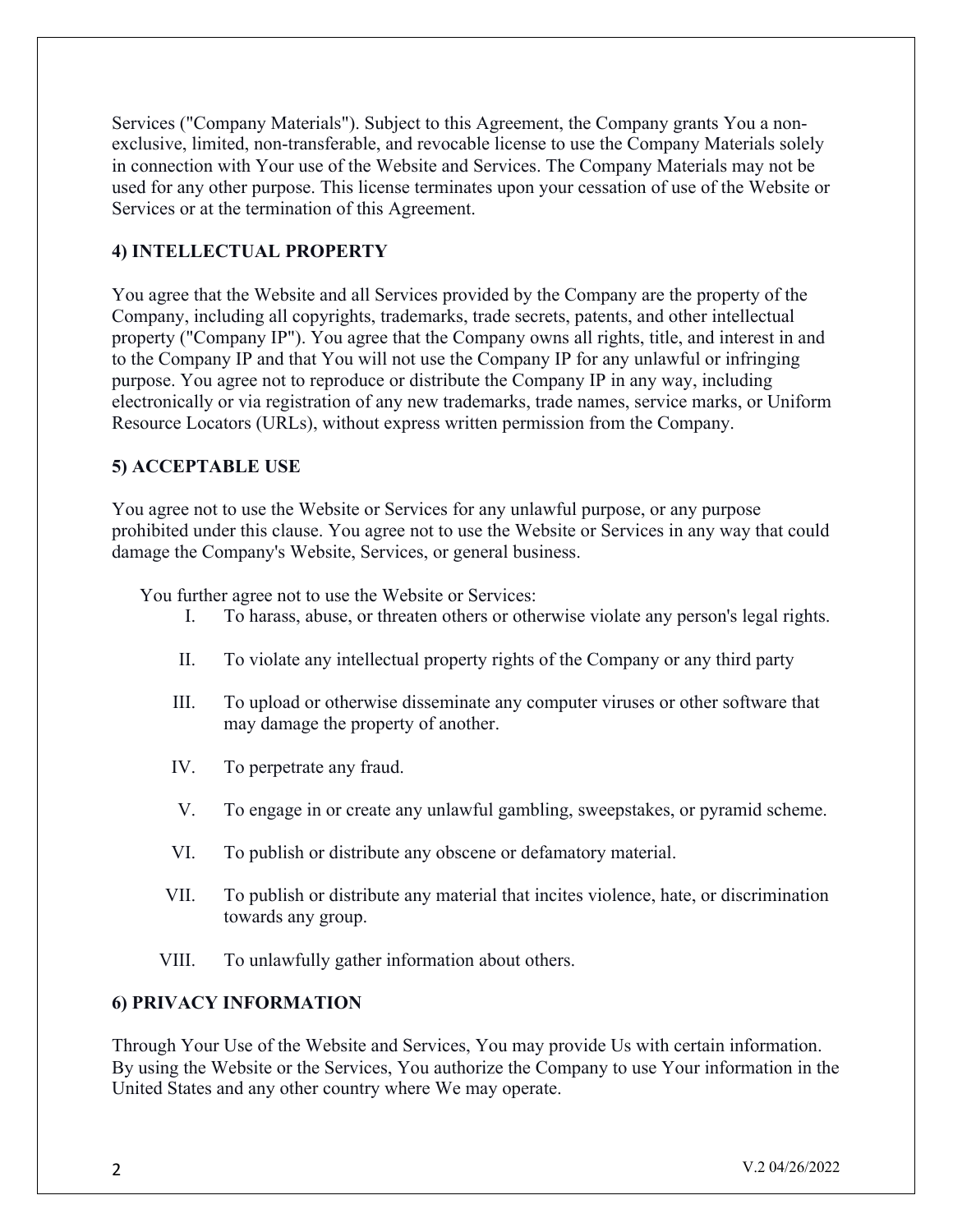- a) Information We May Collect or Receive: Depending on how You use Our Website or Services, We may receive information from external applications You use to access Our Website, or We may receive information through various web technologies, such as cookies, log files, clear gifs, web beacons or others.
- b) How We Use Information: We use the information gathered from You to ensure Your continued good experience on Our Website. We may also track certain of the passive information received to improve Our marketing and analytics, and for this, We may work with third-party providers, including other marketers.
- c) How You Can Protect Your Information: If You would like to disable Our access to any passive information We receive from the use of various technologies, You may choose to disable cookies in Your web browser.

## **7) REVERSE ENGINEERING & SECURITY**

You agree not to undertake any of the following actions:

- a) Reverse engineer or attempt to reverse engineer or disassemble any code or software from or on the Website or Services.
- b) Violate the security of the Website or Services through any unauthorized access, circumvention of encryption or other security tools, data mining, or interference with any host, user, or network.

## **8) DATA LOSS**

The Company does not accept responsibility for your account or content security. You agree that Your use of the Website or Services is at Your own risk.

#### **9) INDEMNIFICATION**

You agree to defend and indemnify the Company and its affiliates (if applicable) and hold Us harmless against any legal claims and demands. This also includes reasonable attorney's fees, which may arise from or related to Your use or misuse of the Website or Services, Your breach of this Agreement, or Your conduct or actions. You agree that the Company shall be able to select its legal counsel and may participate in its defense if the Company wishes.

#### **10) SPAM POLICY**

You are prohibited from using the Website or any of the Company's Services for illegal spam activities, including gathering email addresses and personal information from others or sending any mass commercial emails.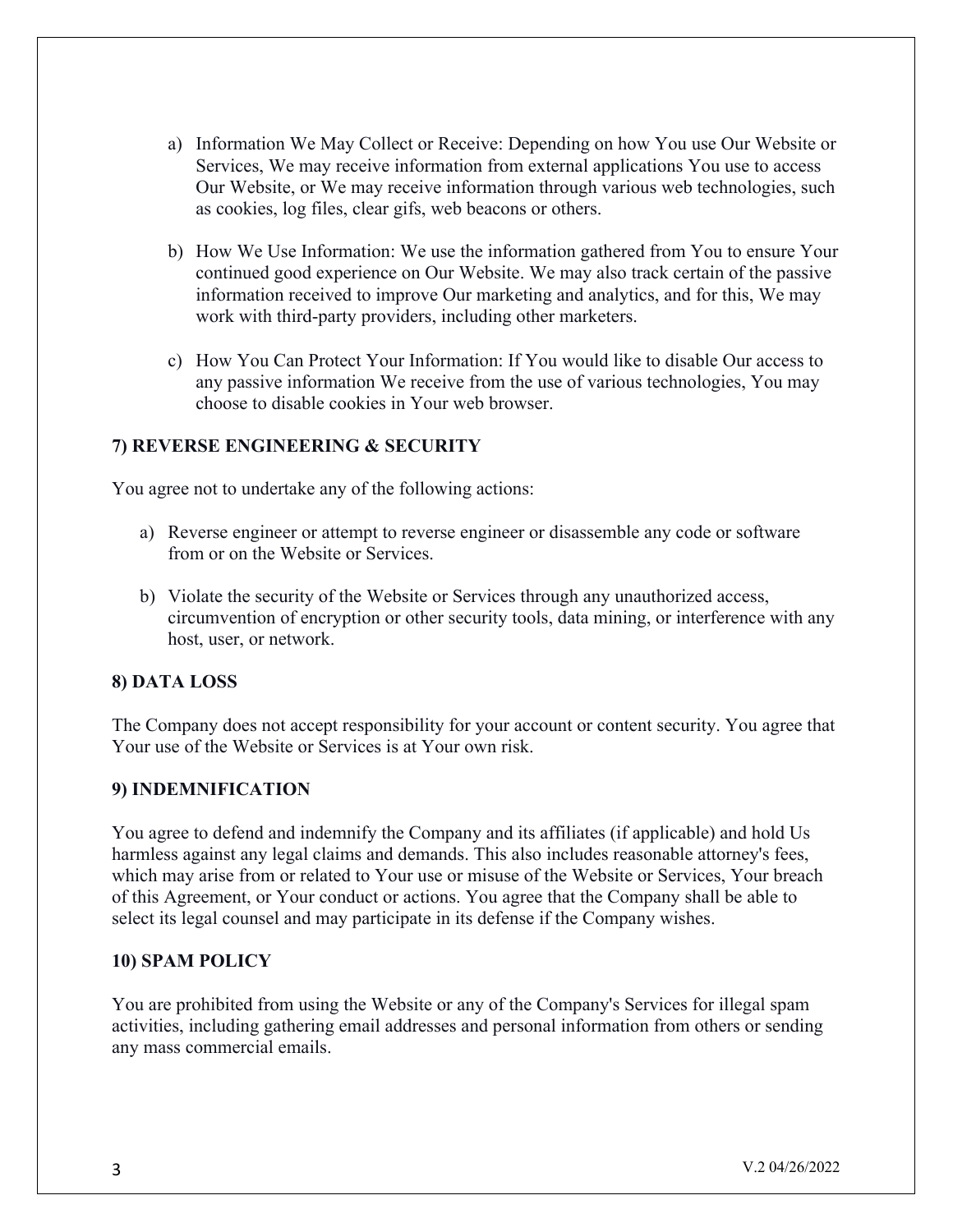# **11) THIRD-PARTY LINKS & CONTENT**

The Company may occasionally post links to third-party websites or other services. You agree that the Company is not responsible or liable for any loss or damage caused due to Your use of any third-party services linked to Our Website.

# **12) MODIFICATION & VARIATION**

From time to time and at any time without notice to You, the Company may modify this Agreement. You agree that the Company has the right to modify this Agreement or revise anything contained herein. You further agree that all modifications to this Agreement are in full force and immediately upon posting on the Website. Changes or variations will replace any prior version of this Agreement unless previous versions are specifically referred to or incorporated into the latest modification or variation.

a) To the extent any part or sub-part of this Agreement is held ineffective or invalid by any court of law, You agree that the prior, effective version of this Agreement shall be considered enforceable and valid to the fullest extent.

- b) You agree to routinely monitor this Agreement and refer to the Effective Date posted at the top of this Agreement to note modifications or variations. You further agree to clear Your cache when doing so to avoid accessing a prior version of this Agreement. You agree that Your continued use of the Website after any modifications to this Agreement is a manifestation of Your continued assent.
- c) In the event that You fail to monitor any modifications to or variations of this Agreement, You agree that such failure shall be considered an affirmative waiver of Your right to review the modified Agreement.

## **13) ENTIRE AGREEMENT**

This Agreement constitutes the entire understanding between the Parties with respect to all users of this Website. This Agreement supersedes and replaces all prior or contemporaneous agreements or understandings, written or oral, regarding this Website's use.

## **14) SERVICE INTERRUPTIONS**

The Company may need to interrupt Your access to the Website to perform maintenance or emergency services on a scheduled or unscheduled basis. You agree that Your access to the Website may be affected by unanticipated or unscheduled downtime. The Company shall have no liability for any damage or loss caused by such downtime.

## **15) TERM, TERMINATION & SUSPENSION**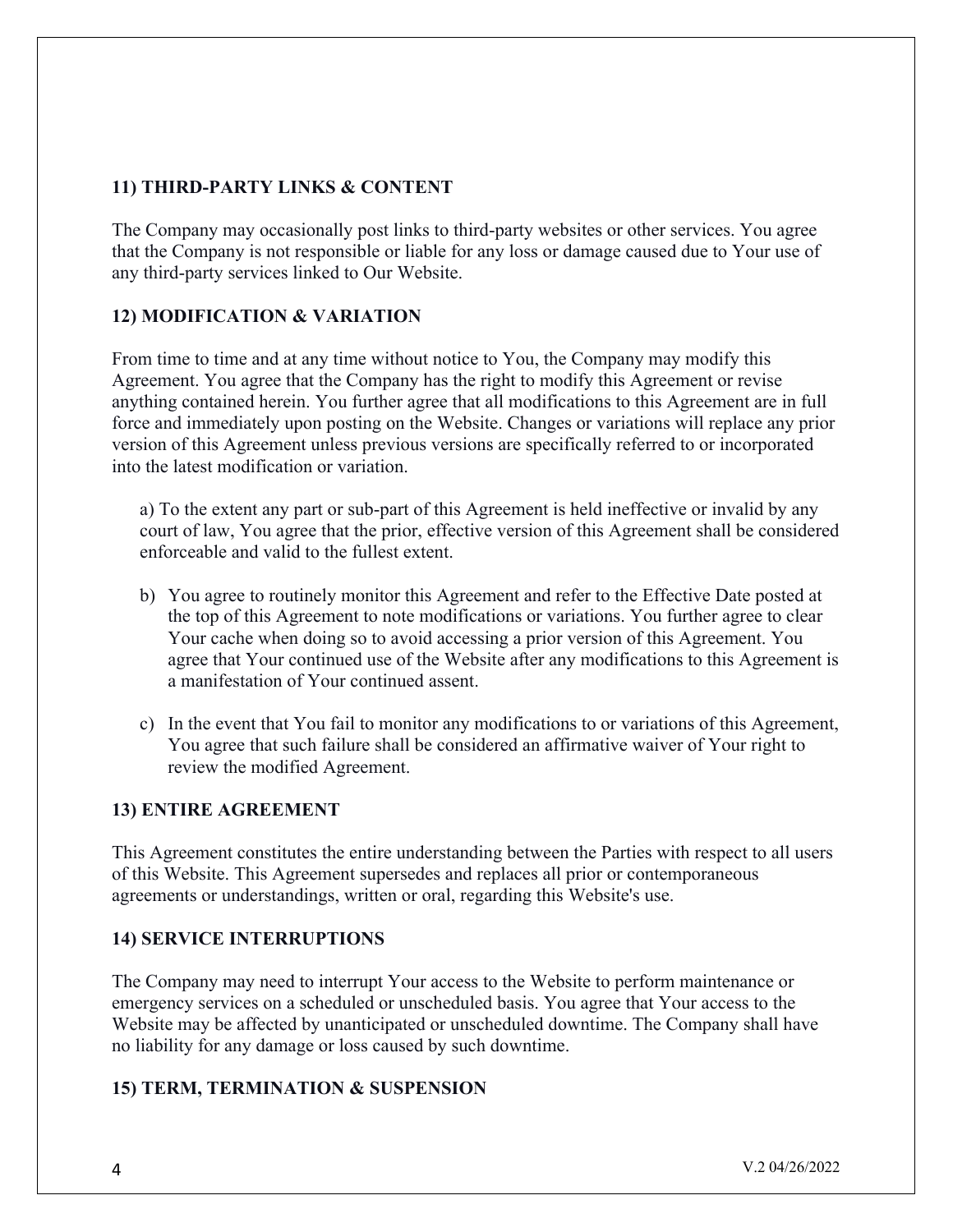The Company may terminate this Agreement with You for any reason, with or without cause. The Company expressly reserves the right to terminate this Agreement if You violate any of the terms outlined herein, including, but not limited to, violating the intellectual property rights of the Company or a third party, failing to comply with applicable laws or other legal obligations, or publishing or distributing illegal material. If You have registered for an account with Us, You may also terminate this Agreement at any time by contacting Us and requesting termination. At the termination of this Agreement, any provisions expected to survive termination by their nature shall remain in full force and effect.

## **16) NO WARRANTIES**

You agree that Your use of the Website and Services is at Your sole and exclusive risk and that any Services provided by Us are on an "As Is" basis. The Company expressly disclaims all expressed or implied warranties of any kind, including, but not limited to, the implied warranty of fitness for a particular purpose and the implied warranty of merchantability. The Company makes no warranties that the Website or Services will meet Your needs or that the Website or Services will be uninterrupted, error-free, or secure. In addition, the Company makes no warranties to the reliability or accuracy of the information on the Website or obtained through the Services. You agree that any damage that may occur to You through Your computer system or as a result of loss of Your data from the Website or Services is Your sole responsibility and that the Company is not liable for any such damage or loss.

## **17) LIMITATION ON LIABILITY**

The Company is not liable for any damages that may occur to You due to Your use of the Website or Services, to the fullest extent permitted by law. The Company's maximum liability arising from or relating to this Agreement is limited to the greater of one hundred (\$100) US Dollars or the amount You paid to the Company in the last six (6) months. This section applies to all claims by You, including, but not limited to, lost profits or revenues, consequential or punitive damages, negligence, strict liability, fraud, or torts of any kind.

## **18) GENERAL PROVISIONS:**

- **a)** LANGUAGE: All communications made, or notices given according to this Agreement shall be in English.
- **b)** JURISDICTION, VENUE & CHOICE OF LAW: Through Your use of the Website or Services, You agree that the laws of the State of New York shall govern any matter or dispute relating to or arising out of this Agreement, as well as any dispute of any kind that may arise between You and the Company, except its conflict of law provisions. In case any litigation expressly permitted under this Agreement is initiated, the Parties agree to submit to the personal jurisdiction of the state and federal courts of the following county: Monroe County, New York. The Parties agree that this choice of law, venue, and jurisdiction provision is not permissive but rather mandatory. You waive the right to any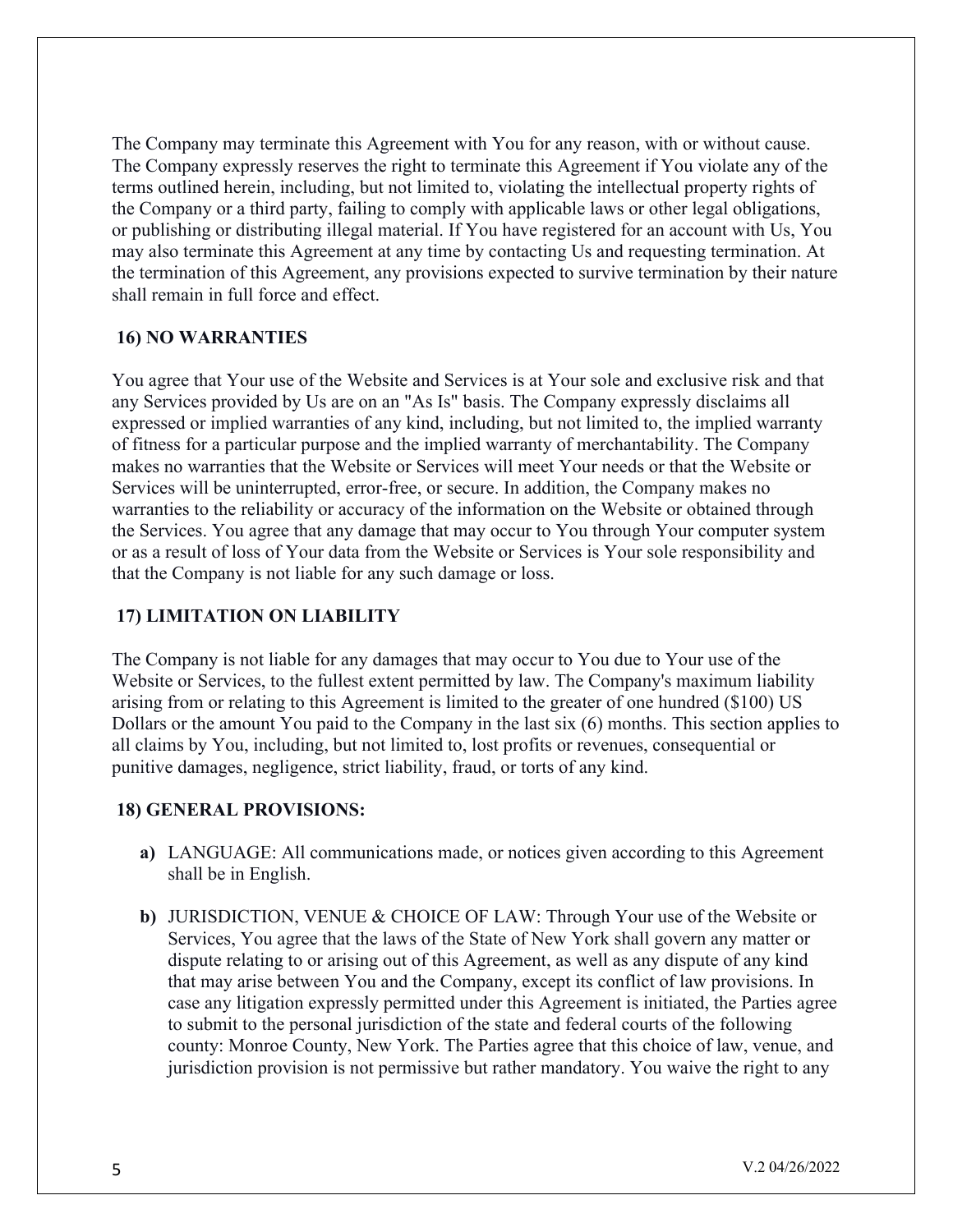venue objection, including assertion of the doctrine of forum non-conveniens or similar doctrine.

- **c)** ARBITRATION: In case of a dispute between the Parties relating to or arising out of this Agreement, the Parties shall first attempt to resolve the dispute personally and in good faith. If these personal resolution attempts fail, the Parties shall then submit the dispute to binding arbitration. The arbitration shall be conducted in the following county: Monroe County. A single arbitrator shall conduct the arbitration, and such arbitrator shall have no authority to add Parties, vary the provisions of this Agreement, punitive award damages, or certify a class. The arbitrator shall be bound by applicable and governing Federal law and the law of the following state: New York. Each Party shall pay its costs and fees. Claims necessitating arbitration under this section include, but are not limited to contract claims, tort claims, claims based on Federal and state law, and claims based on local laws, ordinances, statutes, or regulations. *Intellectual property claims by the Company will not be subject to arbitration and may, as an exception to this sub-part, be litigated.* In Agreement with this sub-part of this Agreement, the Parties waive any rights they may have to a jury trial regarding arbitral claims.
- **d)** ASSIGNMENT: This Agreement, or the rights granted hereunder, may not be assigned, sold, leased, or otherwise transferred in whole or part by You. Should this Agreement, or the rights granted hereunder, be given, sold, leased, or otherwise transferred by the Company, the rights and liabilities of the Company will bind and inure to any assignees, administrators, successors, and executors.
- **e)** SEVERABILITY: If any part or sub-part of this Agreement is held invalid or unenforceable by a court of law or competent arbitrator, the remaining parts and sub-parts will be enforced to the maximum extent possible. The remainder of this Agreement shall continue in full force in such conditions.
- **f)** NO WAIVER: If We fail to enforce any provision of this Agreement, this shall not constitute a waiver of any future enforcement of that provision or any other provision. Waiver of any part or sub-part of this Agreement will not constitute a waiver of any other part or sub-part.
- **g)** HEADINGS FOR CONVENIENCE ONLY: Headings of parts and sub-parts under this Agreement are for convenience and organization only. Headings shall not affect the meaning of any provisions of this Agreement.
- **h)** NO AGENCY, PARTNERSHIP, OR JOINT VENTURE: No agency, partnership, or joint venture has been created between the Parties due to this Agreement. No Party has any authority to bind the other to third parties.
- **i)** FORCE MAJEURE: The Company is not liable for any failure to perform due to causes beyond its reasonable control, including, but not limited to, acts of God, actions of civil authorities, acts of military officers, riots, embargoes, acts of nature and natural disasters, and other acts which may be due to unforeseen circumstances.